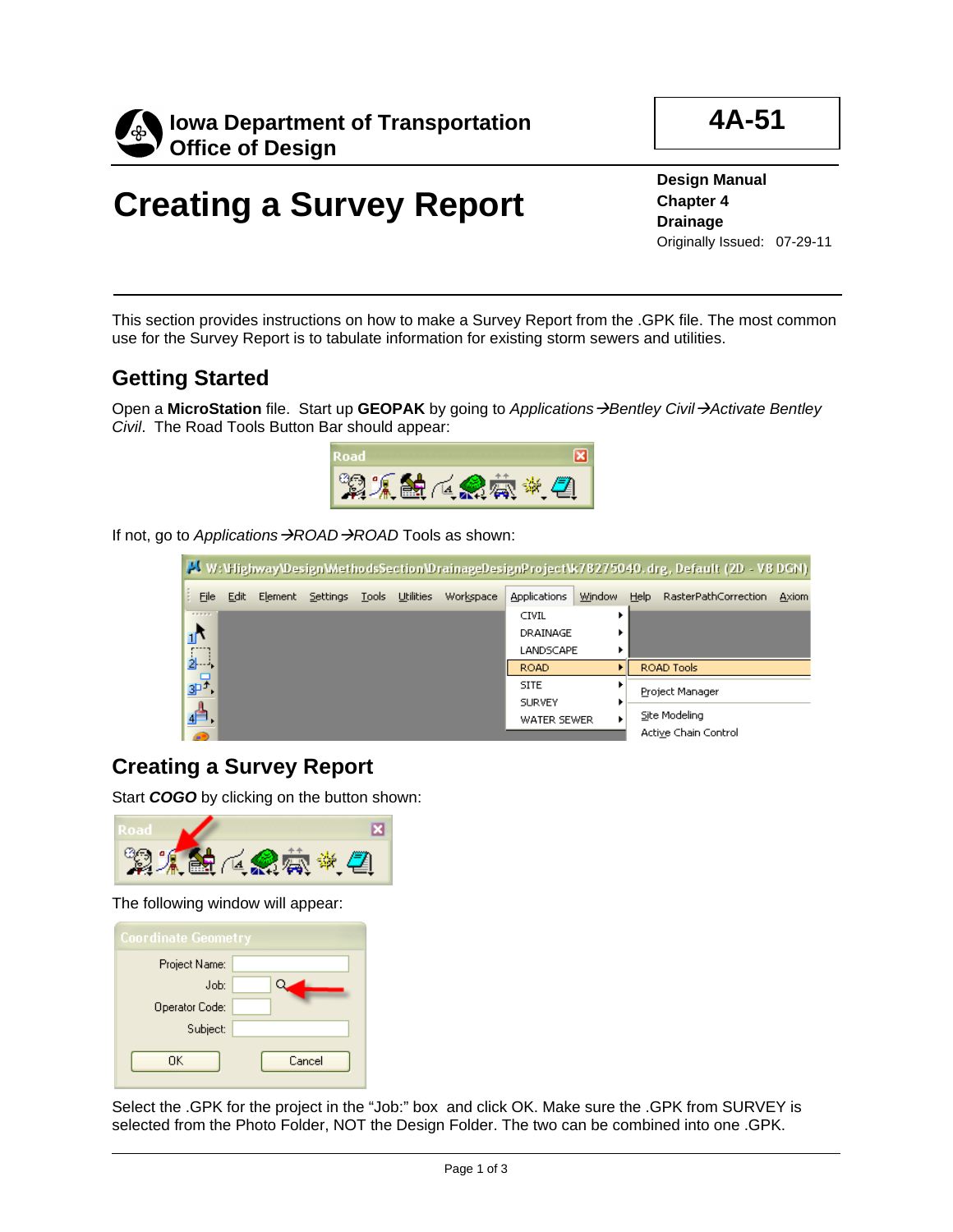On the *COGO* Menu go to *FileExportASCII Points*:

|                                          |  | Coordinate Geometry Job: 410 Operator:                                                                                        |  |  |  |  |  |
|------------------------------------------|--|-------------------------------------------------------------------------------------------------------------------------------|--|--|--|--|--|
| File Edit Element                        |  | View Tools                                                                                                                    |  |  |  |  |  |
| Preferences                              |  | トイノ G でにには do プロー<br><b>Browse</b><br>Redefine Disable Visualization<br>$\boxed{\smile}$ OFF (Feature) $\boxed{\smile}$<br>hц |  |  |  |  |  |
| Input File Utility<br>Input File Restore |  |                                                                                                                               |  |  |  |  |  |
| Database Utilities                       |  |                                                                                                                               |  |  |  |  |  |
| Import                                   |  |                                                                                                                               |  |  |  |  |  |
| Export                                   |  | <b>ASCII Points</b>                                                                                                           |  |  |  |  |  |
| Exit                                     |  | <b>SDMS Points</b>                                                                                                            |  |  |  |  |  |
|                                          |  | <b>SDMS Alignments</b>                                                                                                        |  |  |  |  |  |
|                                          |  | LandXML 1.0 Geometry                                                                                                          |  |  |  |  |  |
|                                          |  | Alignments and Profiles                                                                                                       |  |  |  |  |  |

The following window will appear:

|                                      |                                                           |                                                 | <b>Export GPK Points to ASCII Coordinate File</b>                                                                |                                                                                                    |                                                      |                          |                    | ×                        |  |  |
|--------------------------------------|-----------------------------------------------------------|-------------------------------------------------|------------------------------------------------------------------------------------------------------------------|----------------------------------------------------------------------------------------------------|------------------------------------------------------|--------------------------|--------------------|--------------------------|--|--|
| <b>Output Format</b><br>Prefix<br>Pt | Text<br>Point#                                            | Suffix<br>٠                                     | Output File:                                                                                                     | W:\Projects\ProjectDirectory\Design\DOCS\IntakesReport.txt                                         |                                                      |                          | <b>File Create</b> | Q                        |  |  |
| Ν<br>Ε<br>Z<br>$Sta=$                | North $[Y]$ $\boxed{\vee}$<br>East[X]<br>ElevZ<br>Station | $\lambda$<br>٠<br>$\lambda$<br>٠                |                                                                                                                  | Replace "No Elevation" With :<br>Replace "No Feature" With :<br>Compute Station value from Chain V |                                                      | 0.0000<br><b>DEFAULT</b> |                    |                          |  |  |
| $Off =$<br>Feat-<br>Desc             | Offset<br>Feature<br>$\overline{\mathbf{v}}$<br>Desc      | ٠<br>٠                                          | <b>CHAIN HERE</b><br>Chain to measure Station and Offset from :-<br>Use Duplicate Filter Tolerance :<br>0.000010 |                                                                                                    |                                                      |                          |                    |                          |  |  |
|                                      | <b>Select Points to Export:</b>                           |                                                 |                                                                                                                  |                                                                                                    |                                                      |                          |                    |                          |  |  |
| Point#                               | North[Y]                                                  | East[X]                                         | ElevZ<br>Station                                                                                                 | Offset                                                                                             | Feature /                                            | Desc                     |                    | $\overline{\phantom{0}}$ |  |  |
| 122<br>123                           | 453238.<br>453237                                         | 988883<br>988912.                               | 973<br>Off Chain<br>972<br>Off Chain                                                                             | Off Chain<br>Off Chain                                                                             | CUL.<br>CUL                                          |                          |                    |                          |  |  |
| 124<br>125<br>126<br>127<br>128      | 453239<br>453238<br>453276<br>453280<br>453277            | 988883<br>988912.<br>989617<br>989504<br>989617 | 973<br>Off Chain<br>972<br>Off Chain<br>976<br>Off Chain<br>977<br>Off Chain<br>976<br>Off Chain                 | Off Chain<br>Off Chain<br>Off Chain<br>Off Chain<br>Off Chain                                      | <b>CUL</b><br><b>CUL</b><br>CUL<br>CUL<br><b>CUL</b> |                          |                    |                          |  |  |
|                                      | Include Header                                            |                                                 |                                                                                                                  | <b>Apply</b>                                                                                       |                                                      |                          |                    |                          |  |  |

Further Instructions for *Select Points to Export*:

- To sort by feature, left click on the title.
- For an explanation of acronyms view Feature Code And Descriptions.
- When the points have been determined, select in the list by:
	- o Holding down the CTRL key and selecting each individually. Or
	- o Holding down the SHIFT key and selecting those in consecutive order.

An explanation of the dialog boxes:

- *Replace "No Elevation" With:* if set to 0.00, any feature that does not have an elevation will print as 0.00.
- *Replace "No Feature" With:* if set to Default, any feature that does not have a name will print as Default.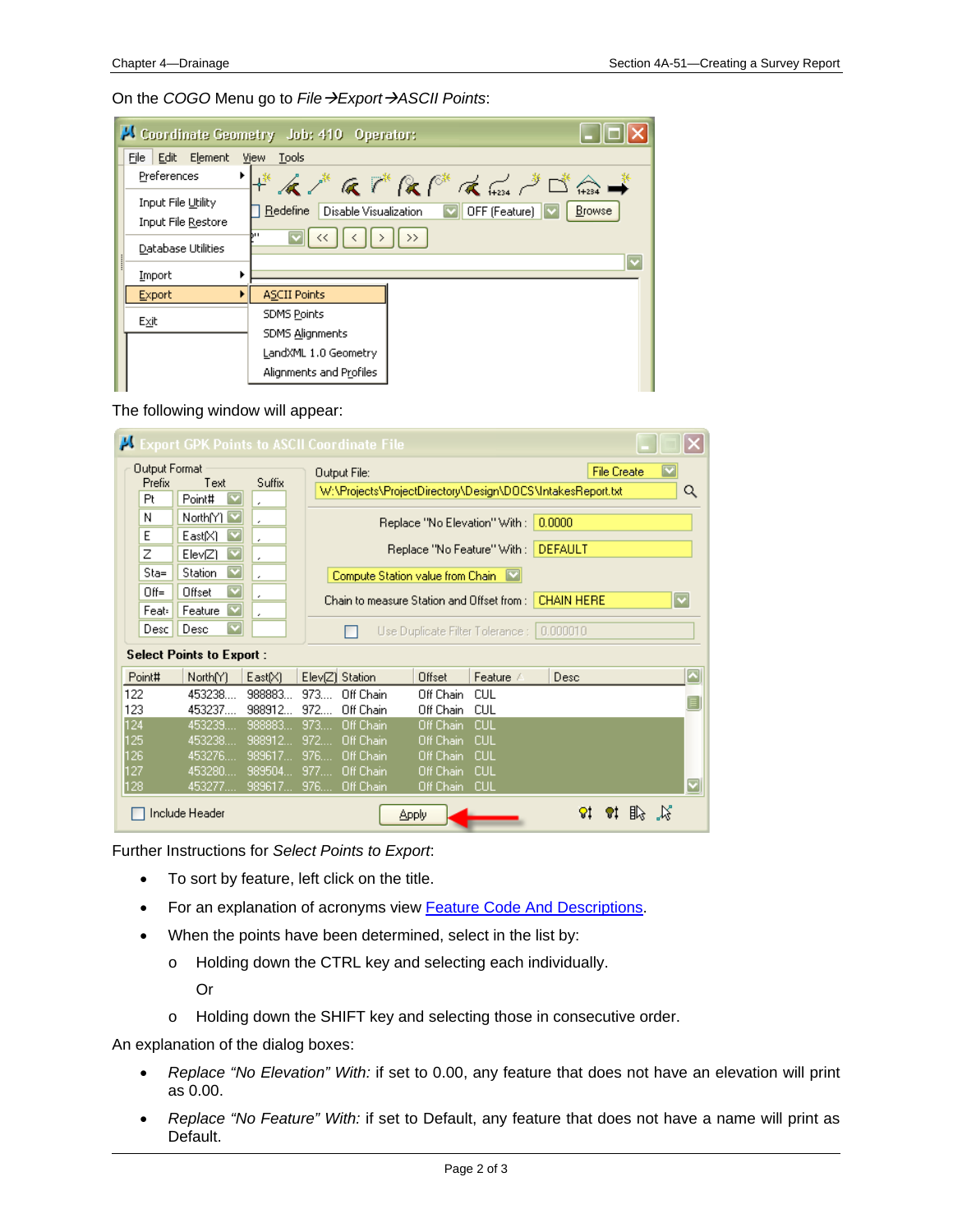- *Compute Station Value from Chain:* will compute the Station based on the chain specified in the next line (*Chain to measure Station and Offset from*:). *Use Station value stored with point:* can be used but be aware that the chain used in survey will need to be determined.
- Finally, go to *Output File* and enter the directory where the report will be saved.
- Click *Apply*.